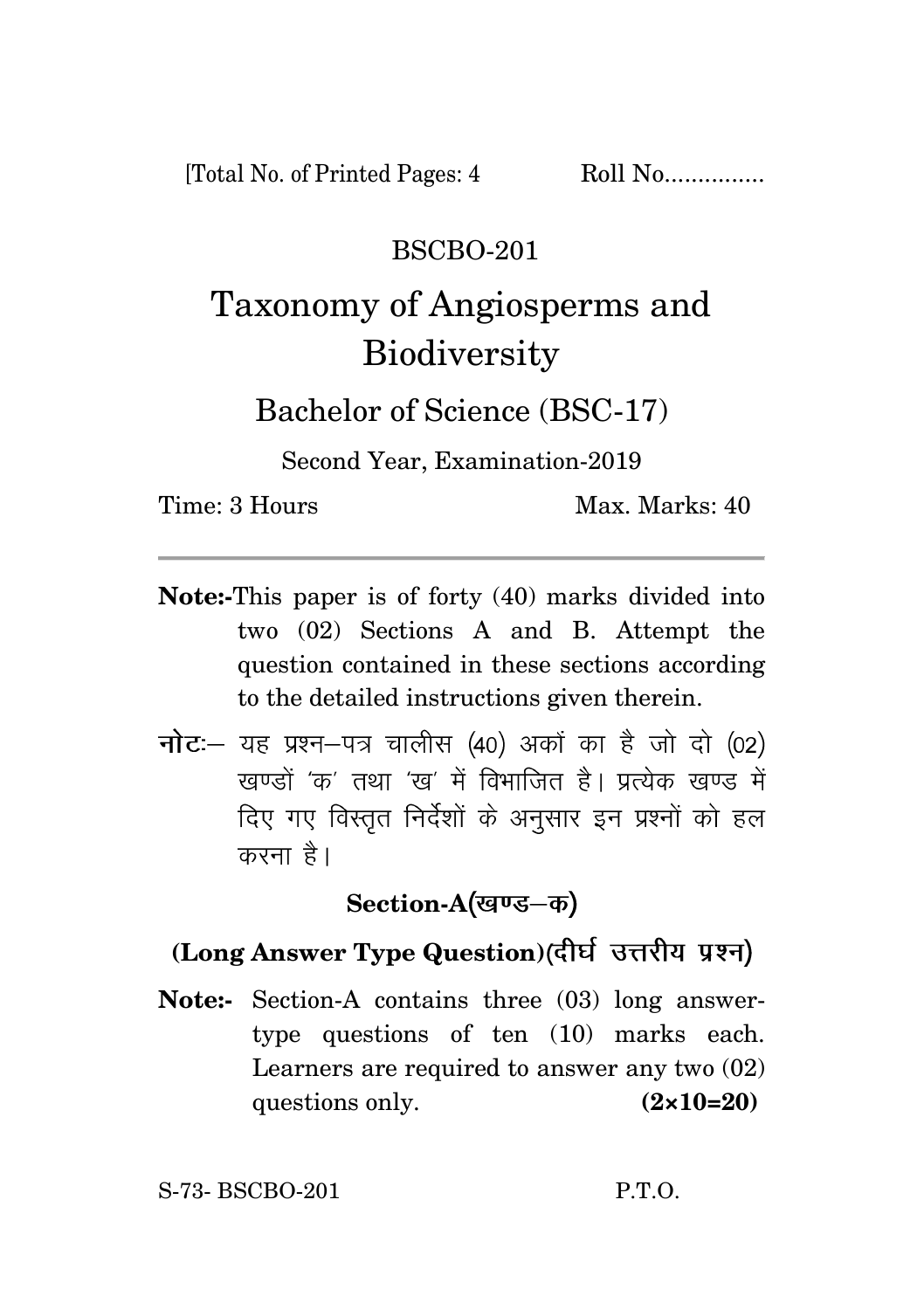- नोट: खण्ड 'क' में तीन (03) दीर्घ उत्तरीय प्रश्न दिये गये हैं। प्रत्येक प्रश्न के लिए दस (10) अंक निर्धारित हैं। शिक्षार्थियों को इनमें से केवल दो (02) प्रश्नों के उत्तर टेने हैं।
	- 1. What do you understand by classification? Describe the classification of Angiosperms proposed by Hutchinson. वर्गीकरण से आप क्या समझते हैं ? हचिन्सन द्वारा प्रतिपादित आवृतबीजी पौधों के वर्गीकरण का वर्णन कीजिए।
	- 2. Describe the important characters of family Solanaceae and mention five economically important plants of this family. सोलेनेसी कूल के महत्वपूर्ण लक्षणों का वर्णन कीजिए और इस कुल के पाँच आर्थिक महत्व के पौधों का उल्लेख कीजिए।
	- 3. What is Biodiversity? Describe the different methods of conservation of Biodiversity. जैव विविधता क्या है ? जैव विविधता को संरक्षित करने के विभिन्न उपायों का वर्णन कीजिए।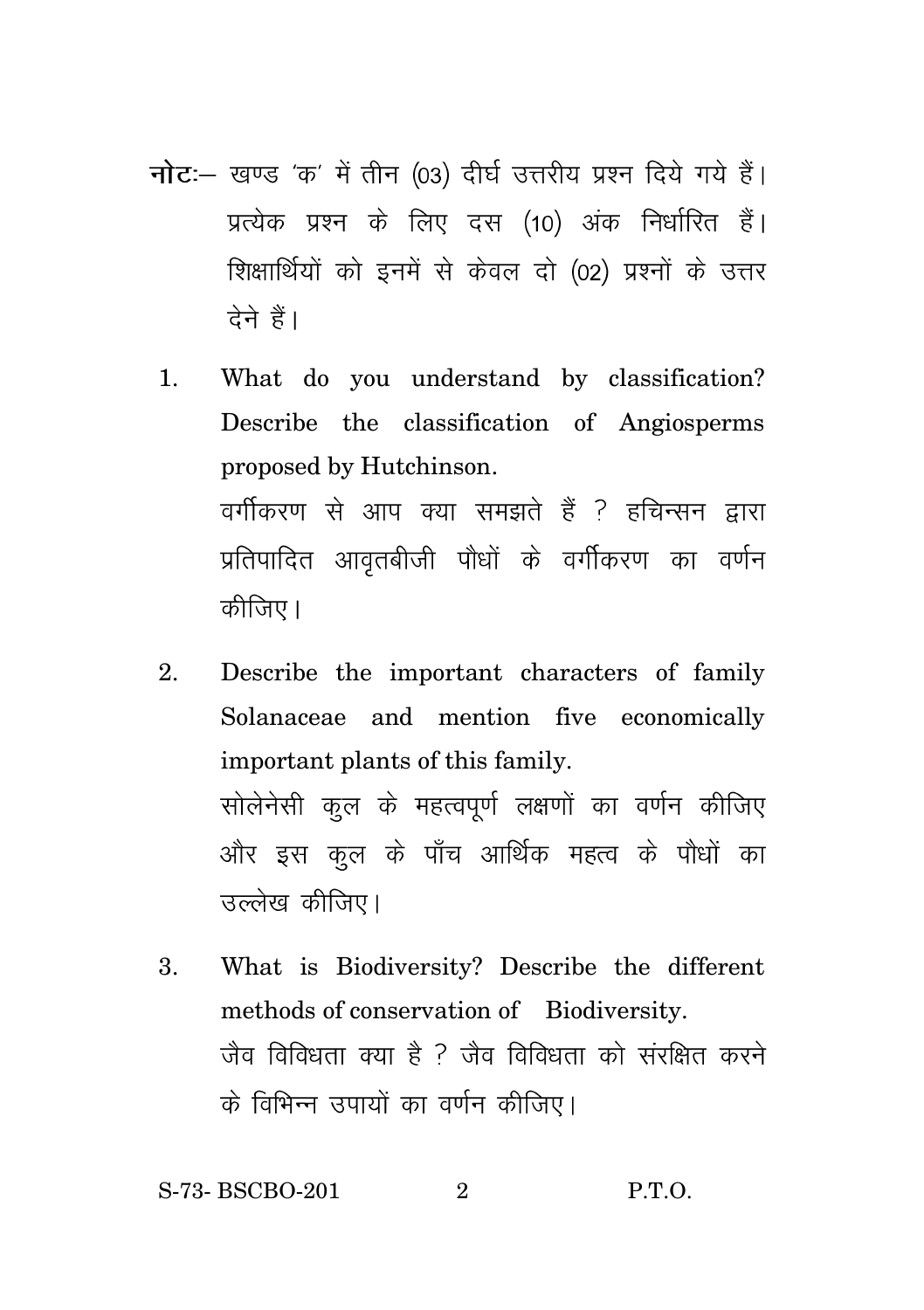### **Section-B**

## **(Short Answer Type Question)** (लघु उत्तरीय प्रश्न)

- **Note:-** Section-B contains six (06) short answer type questions of five (05) marks each. Learners are required to answer any four (04) questions only. **(5×4=20)**
- नोट :- खण्ड 'ख' में छह (06) लघु उत्तरीय प्रश्न दिये गये हैं। प्रत्येक प्रश्न के लिए पाँच (05) अंक निर्धारित हैं। शिक्षार्थियों को इनमें से केवल चार (04) प्रश्नों के उत्तर देने हैं।
- 1. Economic importance of Family Poaceae? पोएसी कूल का आर्थिक महत्व।
- 2. Herbarium and its importance? हरबेरियम और इसकी उपयोगिता।
- 3. Gene-Bank जीन—बैंक ।
- 4. International code of Botanical Nomenclature  $(I.C.B.N.)$ . वानस्पतिक नामकरण के लिय अन्तर्राष्टीय कोड (आई0सी0बी0एन0)।
- S-73- BSCBO-201 3 P.T.O.